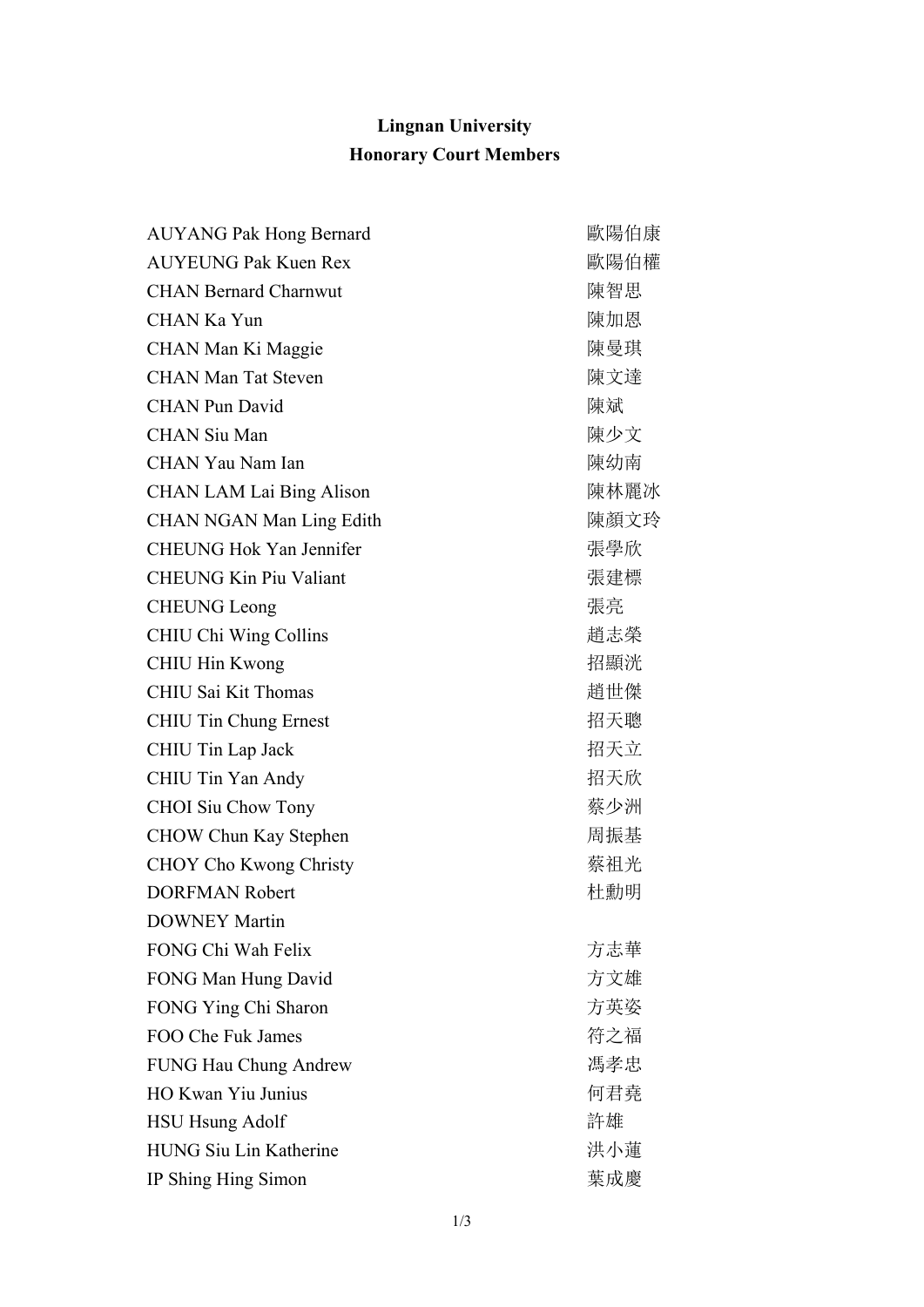| IP Yuk Keung Albert                   | 葉毓強  |
|---------------------------------------|------|
| <b>KAM Pok Man</b>                    | 甘博文  |
| KAO Ching Chi Sophia                  | 高靜芝  |
| KI Man Fung Leonie                    | 紀文鳳  |
| KOON WOO Kam Oi Agnes                 | 管胡金愛 |
| <b>KWAN</b> Chi Sun                   | 關志信  |
| <b>KWOK Man Cho</b>                   | 郭文藻  |
| <b>KWONG Sum Yee Anna</b>             | 鄺心怡  |
| LAM Cheung Richard                    | 林祥   |
| LAM Ching Choi                        | 林正財  |
| LAM Fan Keung Franklin                | 林奮強  |
| <b>LAM Kwok Timothy</b>               | 林珏   |
| <b>LAM Timothy Junior</b>             | 林棣權  |
| LAW Sai Kit Frank                     | 羅世傑  |
| LEE LIN Gen Hwa Gennie                | 李林建華 |
| LEE Hon Cheung Armstrong              | 李漢祥  |
| <b>LEE Shiu</b>                       | 李韶   |
| LEUNG Chung Sing Sammy                | 梁松聲  |
| <b>LEUNG Chun Ying</b>                | 梁振英  |
| LEUNG Kwong Ho Edmund                 | 梁廣灝  |
| LI Kam Kee                            | 李錦祺  |
| LI Sau Hung Eddy                      | 李秀恒  |
| LI Shao Yuen                          | 李小元  |
| LI Siu Wah                            | 李兆華  |
| LO Richard                            | 老元廸  |
| LO Wing Sze Anthea                    | 羅詠詩  |
| LUK CHIU Kwan Hung Angela             | 陸趙鈞鴻 |
| <b>MA Ching Hang Patrick</b>          | 馬清鏗  |
| <b>MAR</b> Selwyn                     | 馬紹援  |
| <b>MUI</b> Lok Wood                   | 梅樂活  |
| NG Leung Sing                         | 吳亮星  |
| NG Ming Wah Charles                   | 吳明華  |
| <b>NGAI Michael</b>                   | 魏明德  |
| POON Pa Yuen Tinlo                    | 潘柏源  |
| <b>SAM Chien Man Henry</b>            | 岑展文  |
| <b>SHUEN LEUNG Lai Sheung Loretta</b> | 孫梁勵常 |
| <b>SLOSAR John R</b>                  | 史樂山  |
| <b>SZE</b> Irons                      | 施榮懷  |